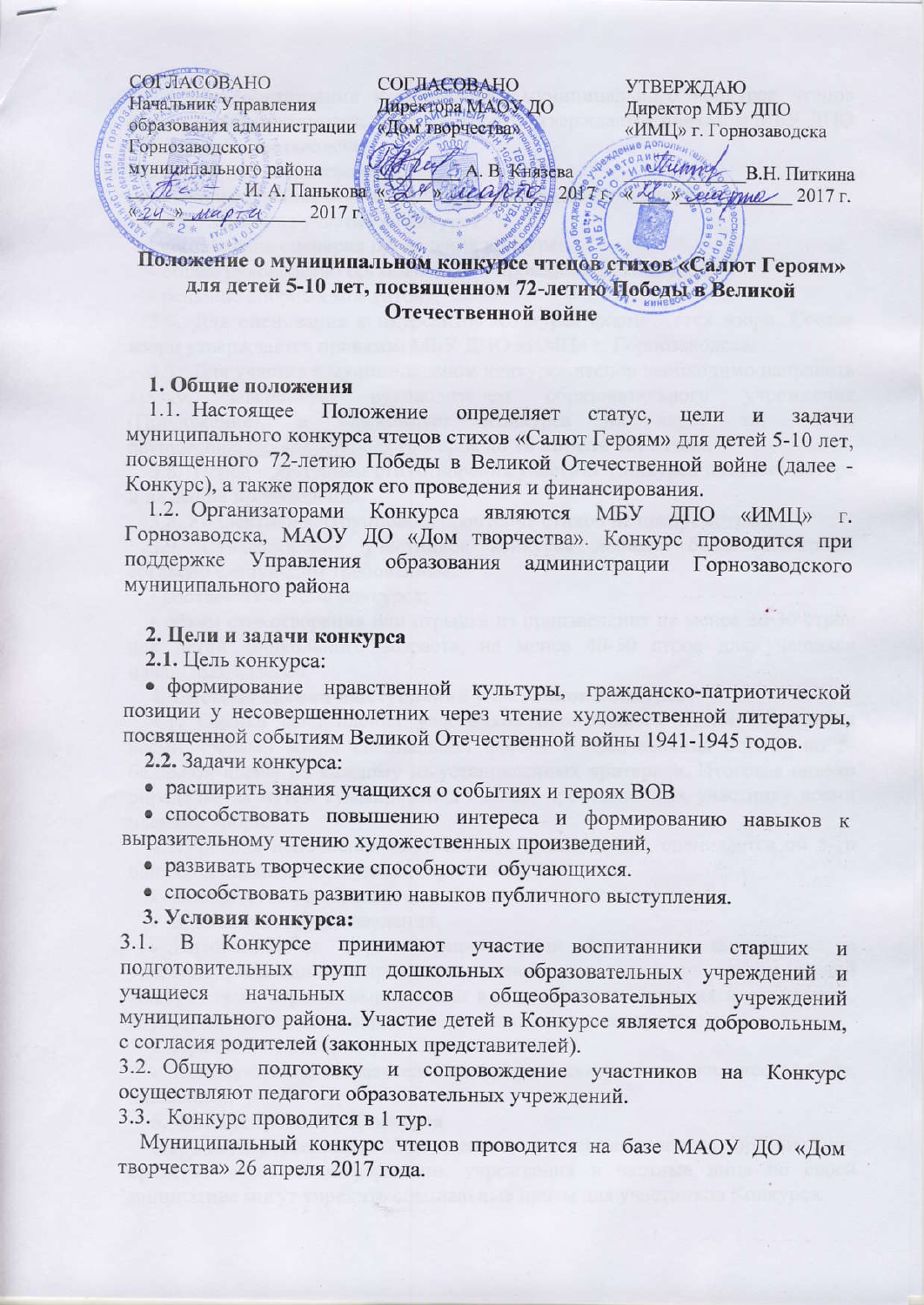3.4. Для организации и проведения муниципального конкурса чтецов формируется оргкомитет, состав которого утверждается приказом МБУ ДПО «ИМЦ» г. Горнозаводска.

3.5. Функции оргкомитета:

- информирование образовательных учреждений о Конкурсе

- сбор заявок на участие в конкурсе

- составление сценария проведения конкурса

- общее руководство организацией и проведением конкурса

- решение спорных моментов

3.6. Для оценивания конкурсантов Конкурса формируется жюри. Состав жюри утверждается приказом МБУ ДПО «ИМЦ» г. Горнозаводска.

3.7. Для участия в муниципальном конкурсе чтецов необходимо направить образовательного учреждения руководителем заверенную заявку, почты адрес ЭЛ. Оргкомитет Конкурса на (Приложение),  $\overline{B}$ naymuschina.tatyana@yandex.ru в срок до 18 апреля 2017 года.

3.8. Перед прочтением стихотворения участник Конкурса называет автора и название произведения.

3.8. Коллективное (групповое) прочтение стихов не предусмотрено.

3.9. Стихотворения участников конкурса должны быть подобраны согласно следующим требованиям:

• соответствие теме конкурса;

• объем стихотворения или отрывка из произведения не менее 20-30 строк для детей дошкольного возраста, не менее 40-50 строк для учащихся начальных классов.

4. Система оценки выступлений участников конкурса:

4.1. Оценка выступления участников производится путем заполнения всеми членами жюри специальной формы и проставления оценок по 5балльной шкале по каждому из установленных критериев. Итоговая оценка определяется путем суммирования баллов, проставленных участнику всеми членами жюри.

4.2. Уровень исполнения поэтического произведения оценивается по 5-ти балльной шкале по следующим критериям:

• Соответствие выбранного стихотворения теме Конкурса.

• Знание текста произведения.

(динамика, выражаемая • Интонационная выразительность речи ударениях; мелодика, выражаемая в движении голоса по звукам разной высоты; темп и ритм, выражаемые в длительности звучания и остановках, паузах; эмоциональная окраска речи, определяющая характер);

• Правильное литературное произношение;

• Использование выразительных средств театра (мимики, жестов, поз, движений);

#### 5. Финансирование Конкурса

5.1. Государственные, общественные и некоммерческие организации, средства массовой информации, учреждения и частные лица по своей инициативе могут учредить специальные призы для участников Конкурса.